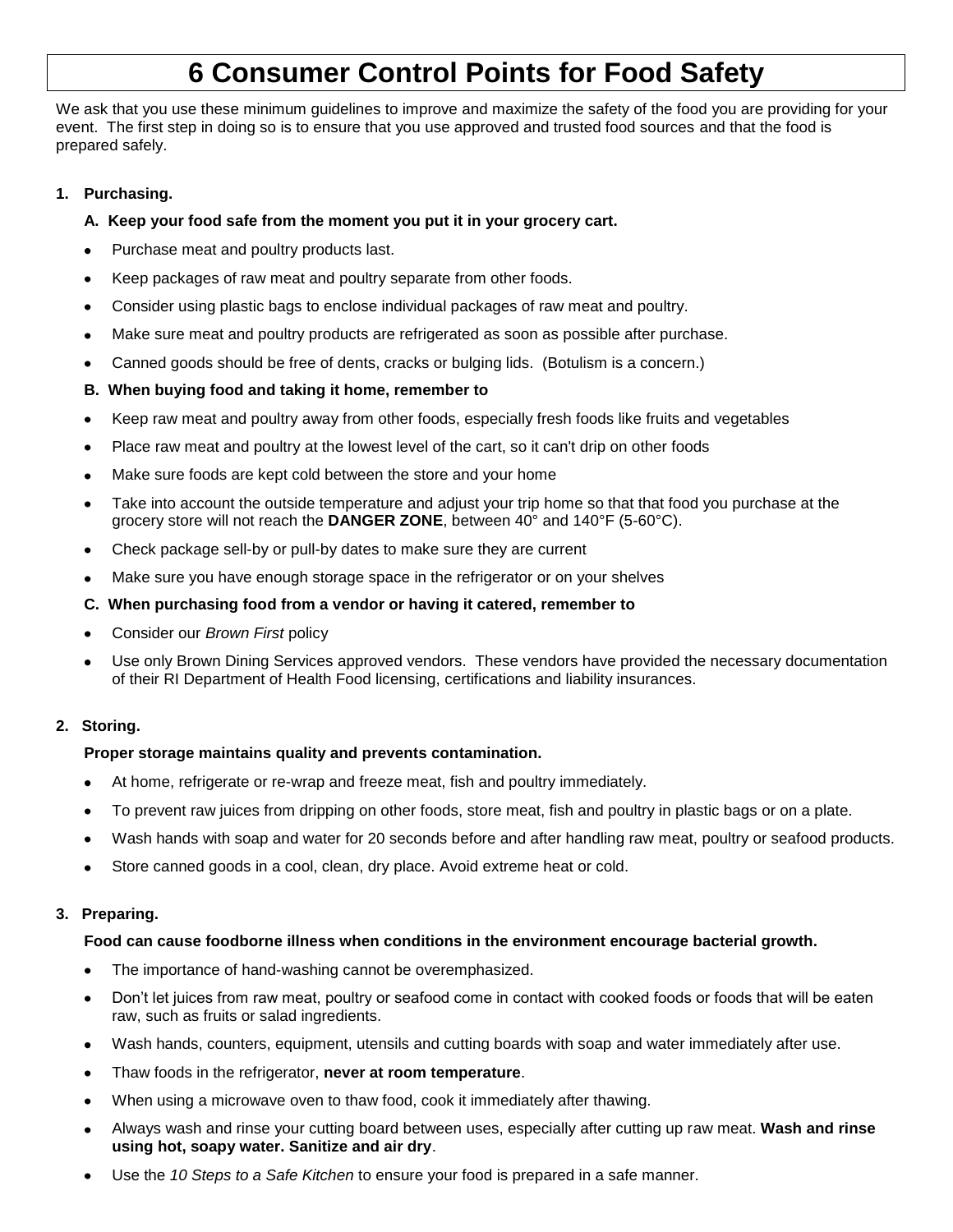### **4. Cooking.**

### **Thorough cooking destroys harmful bacteria.**

- Cook food thoroughly. If harmful bacteria are present, only thorough cooking will destroy them.
- **Use a meat thermometer** to determine if your meat, poultry or casserole has reached a safe internal temperature.
- Avoid interrupted cooking. **Never partially cook products** to later finish them on the grill or in the oven.
- When microwaving foods, use microwave-safe containers. Cover, rotate, and allow for standing time of at least two minutes, which contributes to thorough cooking.

### **5. Serving**

### **Choose a serving style which will allow food to be served as quickly as possible, while maintaining desirable temperatures below 40° (4°C) or above 140°F (60°C).**

- Wash hands with soap and water before serving or eating food.
- Never leave potentially hazardous foods, raw or cooked, at room temperature any longer than necessary--**NEVER** longer than 2 hours.
- Keep **hot foods above 140°**F **(60°C)** and **cold foods below 40°F (4°C)**.
- RI Law states that *Consumers under the age of twelve may not be served raw or partially cooked comminuted foods of animal origin.*
- Provide information regarding ingredients to alert persons with food allergies. Cross contamination during preparation is also dangerous for persons with allergies. Some of the most common food allergens are: milk, fish, shellfish, wheat, eggs, nuts, citirus, melons, strawberries and soy.
- When serving food, wear non-latex rubber or plastic gloves such as vinyl, nitrile and synthetics. The State of RI has banned latex gloves in food establishments to protect the public from the increasing problem of latex allergies.

### **6. Handling Leftovers**

### **Follow these steps to ensure safe handling of leftovers:**

- Wash hands before and after handling leftovers.
- Use clean utensils and surfaces.
- Divide leftovers into small units and store in shallow containers for quick cooling.
- Refrigerate within 2 hours of cooking.
- Reheat leftovers thoroughly to a temperature of 165°. Bring soups, sauces and gravies to a rolling boil.
- The most common food handling mistake is cooling food too slowly!
- **If in doubt, throw it out!**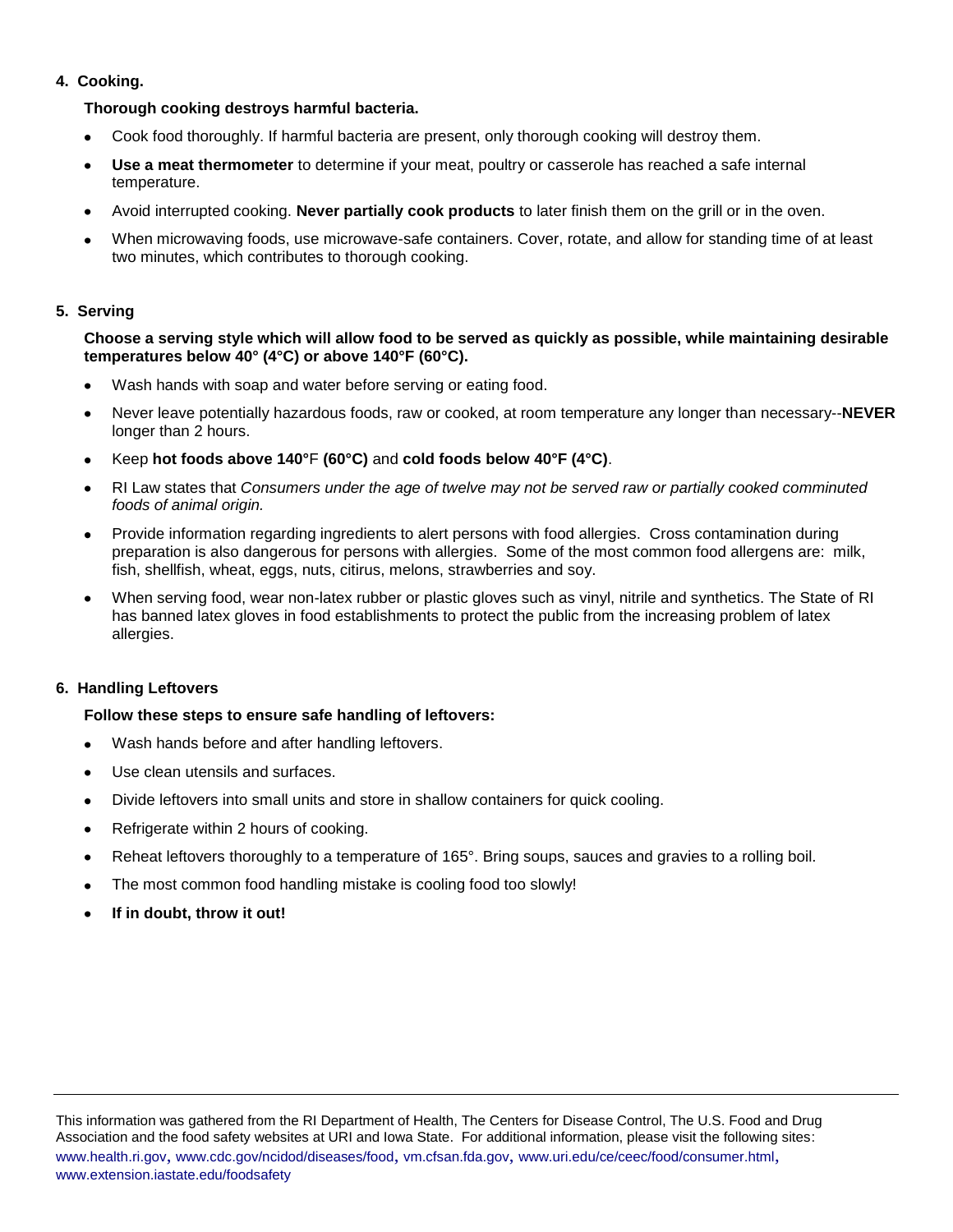### **Why is Hand Washing Important?**

Hand washing is the single most important way of preventing the spread of infections, according to the U. S. Centers for Disease Control and Prevention (CDC). Hand washing is the most available "low-tech" prevention of illnesses.

Food-borne illness outbreaks often are caused by poor hygiene, usually unwashed or poorly washed hands on the part of the food handler. Many diarrheal illnesses (salmonellosis, hepatitis A, shigellosis) can be passed from person to person when someone doesn't wash his hands after using the bathroom and then passes it along to someone else by handling food, shaking hands, or touching something. The organism gets into the other person's mouth and the person becomes sick. Unwashed or poorly washed hands are responsible for 1 in 4 foodborne illnesses.

Unwashed or poorly washed hands are a very common way of spreading many diseases, such as: colds, flu, ear infections, strep throat, diarrhea, and other intestinal problems.

Germs and viruses causing these diseases are passed by such routine things as handling food, touching doorknobs, shaking hands, and putting your mouth on a telephone receiver. The spread of many germs and viruses can be reduced by hand washing with soap and water.

### **When should I wash my hands?**

- After using bathroom  $\bullet$
- After blowing nose, sneezing, or coughing
- Before eating or handling food
- After handling uncooked meat
- After taking out the trash
- After changing a diaper
- After handling money
- After smoking
- After playing with a pet, especially reptiles, iguanas, turtles, snakes
- Also, try not to touch your mouth, eyes, or ears when hands are unwashed.

### **How do I properly wash my hands?**

- Use hot or warm running water.
- Lather hands with soap (any kind).
- Rub hands together for at least 20 seconds.
- Wash the back of hands, between fingers, and under fingernails.
- Rinse with warm water
- Thoroughly dry hands with a clean paper towel.
- Using a paper towel instead of bare hands, turn off the water, open restroom doors (if needed), then throw away the paper towel.

People must take personal responsibility for developing the hand washing habit. Parents should teach their children the proper way to wash their hands. Children should see their parents and other caregivers washing their hands frequently. Consumers need to let restaurants, day cares, doctors, hospitals, and nursing homes know they are concerned about personal hygiene and infection control in their facilities.

This information was gathered from the RI Department of Health, The Centers for Disease Control, and the RI Food Safety Education wesites. For additional information, please visit the following sites: [www.health.ri.gov,](http://www.health.ri.gov/) [www.cdc.gov/ncidod/diseases/food,](http://www.cdc.gov/ncidod/diseases/food) www.uri.edu/ce/ceec/food/service.html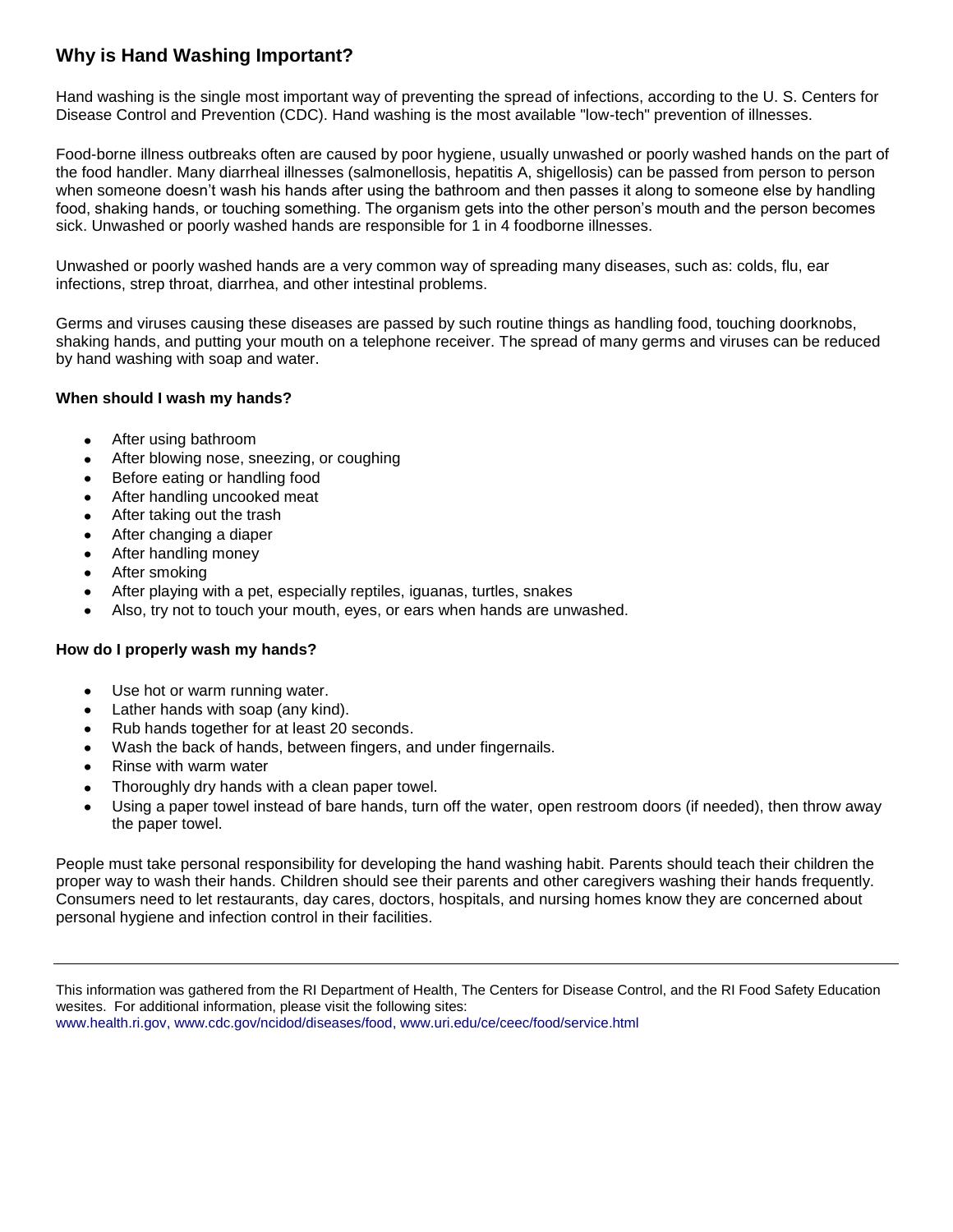## **10 Steps to a Safer Kitchen**

We ask that you use these minimum guidelines to improve and maximize the safety of your food production efforts. The first step in doing so is to ensure that you use approved and trusted food sources and that the food is prepared safely. Safe kitchen practices when preparing foods is a critical component of your planning.

### **1. Your Refrigerator:**

**Keep your refrigerator at 40° F (4° C) or less.** A temperature of 40°F or less is important because it slows the growth of most bacteria. The fewer bacteria there are, the less likely you are to get sick from them.

### **2. Perishable Foods:**

- Refrigerate cooked, perishable food as soon as possible **within two hours after cooking.** A temperature of 40°F (4°C) or less is important because it slows the growth of most bacteria. The fewer bacteria there are, the less likely you are to get sick from them.
- Date leftovers so they can be used within two to three days.
- If in doubt, throw it out!

### **3. Kitchen Dishcloths and Sponges:**

- **Sanitize your kitchen dishcloths and sponges regularly.**
- Wash with a solution of one teaspoon chlorine bleach to one quart water, or use a commercial sanitizing agent, following product directions.
- Many cooks use dishcloths or sponges to mop up areas where they have worked with uncooked meat and then reuse the cloth or sponge in other kitchen areas after minimal rinsing.
- A contaminated dishcloth can house millions of bacteria after a few hours. Consider using paper towels to clean up and then throw them away immediately. Wash hands carefully after handling raw meat.
- Use germ-resistant sponges and/or anti-bacterial soaps and disinfectants/cleaners to help cut down on bacteria growth.

### **4. Cutting Boards & Utensils: Wash them with soap and hot water after each use.**

- Never allow raw meat, poultry, and fish to come in contact with other foods. Washing with only a damp cloth will not remove bacteria. Wash counters, cutting boards, utensils thoroughly.
- Periodically washing your cutting board in a bleach solution is the best way to prevent bacteria from remaining on your cutting board.

### **5. Cooking Meats**

- **Cook ground beef, red meats and poultry products to a safe internal temperature. Use a meat thermometer.**
- Cooking food, including ground meat patties, to an internal temperature of at least 160°F (72°C) usually protects against foodborne illness.
- Ground beef can be contaminated with potentially dangerous [E. coli 0157:H7 b](http://www.extension.iastate.edu/foodsafety/pathogens/index.cfm?articleID=41&parent=37)acteria.
- The US Department of Agriculture Food Safety and Inspection Service (FSIS) advised consumers to [use a meat](http://www.fsis.usda.gov/oa/thermy/researchfs.htm)  [thermometer](http://www.fsis.usda.gov/oa/thermy/researchfs.htm) when cooking hamburger and not rely on the internal color of the meat to be sure it is safe to eat. This change resulted from research that indicates some ground meat may turn prematurely brown before a safe internal temperature of 160°F (72°C) is reached.